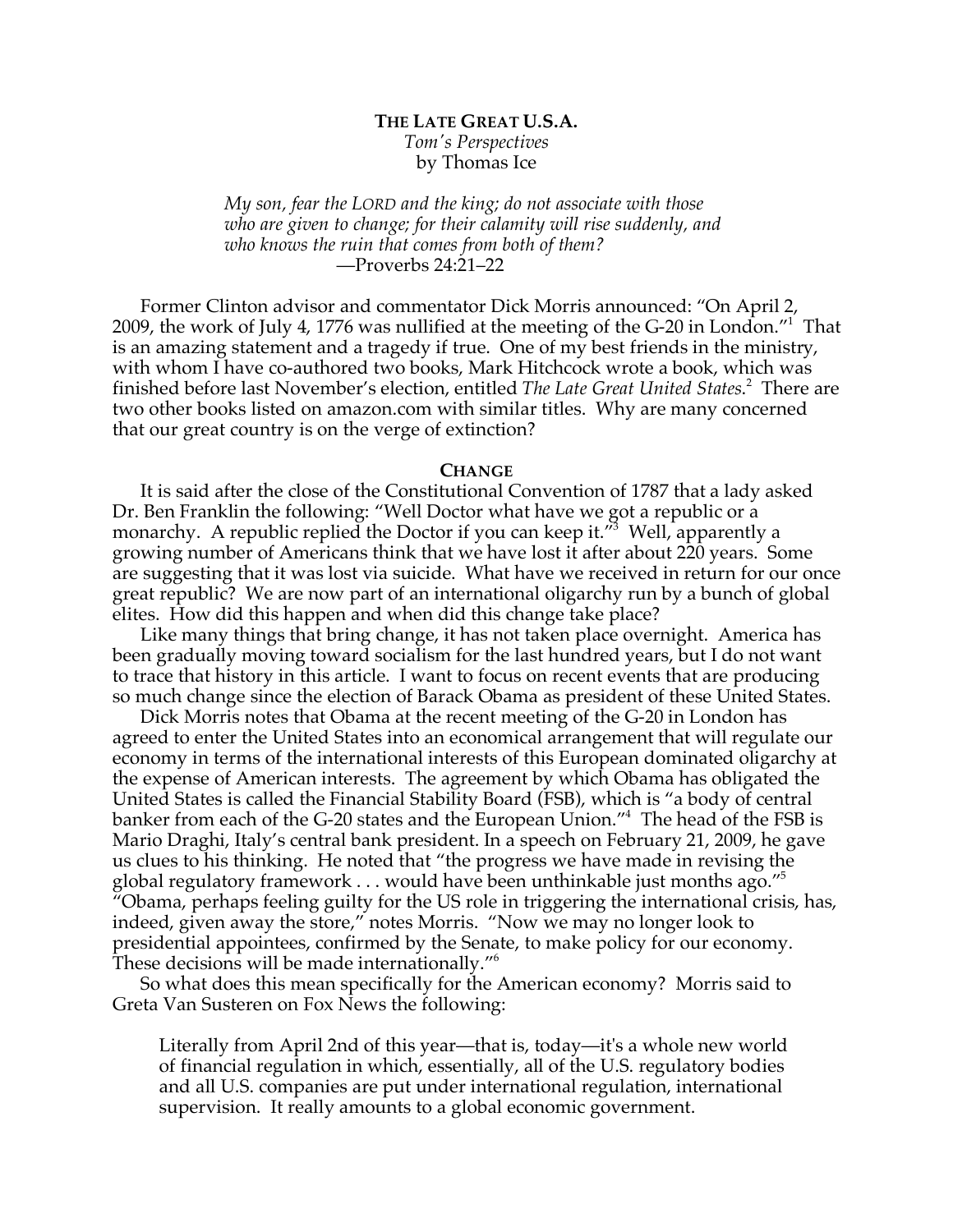. . . Just when Obama is accused of socialism, he's essentially creating world economic governance. This means that the FSB, . . . will make the decisions on what standards our own SEC and Federal Reserve board should apply to all firms in the United States of any significant size about executive compensation, market activities, and a whole range of issues that used to be under free enterprise reserved for private decision making.

## **A NEW WORLD ORDER**

In 1989 President George H. Bush spoke of a new world order in one of his speeches. However, it produced a flurry of criticism and he stopped using the term in public. Many have known for a long time that the phrase "new world order" is essentially a code word for global socialism. The last couple of years, British Prime Minister Gordon Brown can hardly give a speech without making reference to the new world order. During a speech he recently gave in conjunction with the G-20 summit in London, sounding like a twenty-first century Neville Chamberlain, Brown said the following about the new world order:

"This is Collective action, people working together at their best . . . I think the New World Order is emerging, and with it the foundations of a new and progressive era of international cooperation . . . From today we will together manage the process of globalization. . . . To secure responsibility from all and fairness to all."8

In January 2009, Henry Kissinger made a remark about the new world order during an interview with CNBC's "Squawk on the Street" hosts Mark Haines and Erin Burnett at the New York Stock Exchange. When Burnett asked him what international conflict would define the Obama administration's foreign policy, Kissinger said the following:

"The president-elect is coming into office at a moment when there is upheaval in many parts of the world simultaneously," Kissinger responded. "You have India, Pakistan; you have the jihadist movement. So he can't really say there is one problem, that it's the most important one. But he can give new impetus to American foreign policy partly because the reception of him is so extraordinary around the world. His task will be to develop an overall strategy for America in this period when, really, a new world order can be created. It's a great opportunity, it isn't just a crisis."9

No one can doubt that President Obama is currently taking advantage of the crisis. After all Obama's Chief of Staff Rahm Emanuel and Secretary of State Hillary Clinton have both noted that a crisis is a terrible thing to waste.

Further the Chinese and Russians have called for a new global currency that would replace the dollar and would not represent any specific country. They want the new global currency to be issued by the World Bank, which is something that seemed impossible this time last year but now could be a very real possibility in the near future.

### **THE EUROPEAN UNION**

Dick Morris not only emphasizes that the United States is now locked into the matrix of a global economic oligarchy but it is one that will be primarily under the control of the European Union. "You know, I've had a long experience in dealing with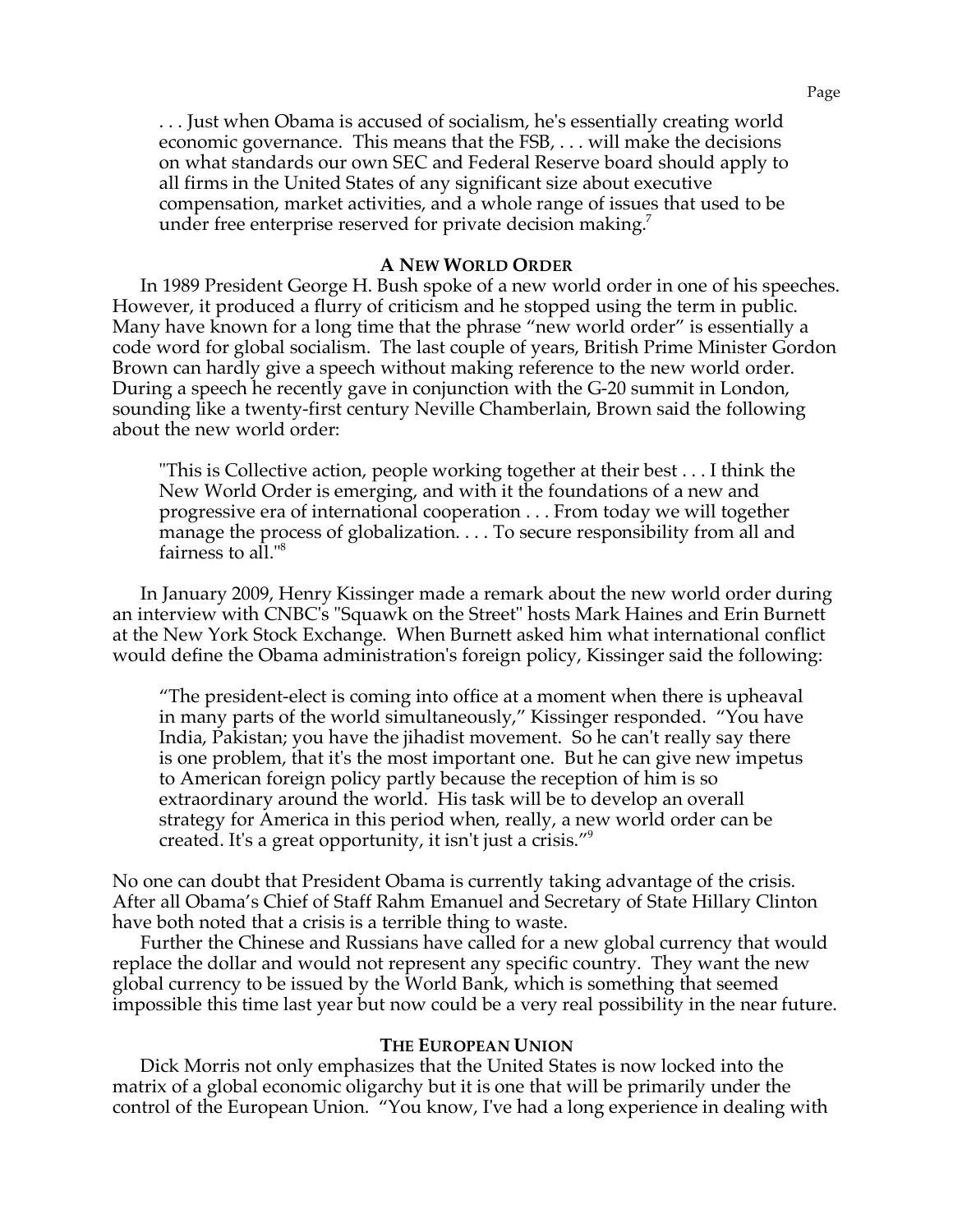the European Union, and this is how they operate," explains Morris. "And in the meantime, they slip this in under the radar, which is absolutely creating an international economic union."10 Then Morris concluded with amazement, "This truly creates a global economic system. From now on, don't look to Washington for the rule making, look to Brussels."<sup>11</sup>

Thus, from a prophetic view, the Bible teaches that the tribulation will a time in which there will be not only a global government during the last half of the seven-year tribulation, but that governance will emanate from the Revived Roman Empire. This means a Euro-centric power base is what we can expect and that is exactly what is developing. Morris concludes his article with the following comment:

The Europeans have been trying to get their hands on our financial system for decades. It is essential to them that they rein in American free enterprise so that their socialist heaven will not be polluted by vices such as the profit motive. Now, with President Obama's approval, they have done it. $12$ 

#### **CONCLUSION**

Where are all of these explosive trends heading? As Bible prophecy predicts, there will be a one world government during the seven-year tribulation, headed by a person we know as the Antichrist. Since the Antichrist will arise out of the Revived Roman Empire, which the European Union appears to be setting the stage for just such an entity, we should not be surprised to see things trending in that direction even before the rapture.

Previously, the United States was often the one standing in the way of a global economy and government. We are not yet their for either, but who can doubt that since the beginning of the Obama presidency that we are indeed seeing change and moving into harmony with the one world government crowd. In the past the United States stood in the way and acted in her national interest, as I believe we should still do, but now we are the last domino to fall and nothing of significance appears to stand in the way of globalism. Only the future return of Christ after the tribulation will really bring change for Christians.

I have noticed on the internet that certain Bible prophecy ministries are noting the very things that I have just outlined and often call these things a "fulfillment" of Bible prophecy. Such language is an overstatement and an incorrect conclusion drawn from the signs of our times. Instead, it is best to see these events as preparation for fulfillment, which will take place during the tribulation that we are currently not yet in. We are seeing the stage being set for future events. Such stage-setting certainly is moving our pre-rapture world toward the one world government and economy that is predicted by Bible prophecy for this future time. There are so many events taking place each day one can hardly keep up with them. Nevertheless, we are to always be looking up for Him. Maranatha!

## **ENDNOTES**

<sup>&</sup>lt;sup>1</sup> Dick Morris, "The Declaration of Independence has been Repealed" (DickMorris.com, April 6, 2009).

Mark Hitchcock, *The Late Great United States: What Bible Prophecy Reveals about America's Last Days* (Sisters, OR: Multnomah Books, 2009).